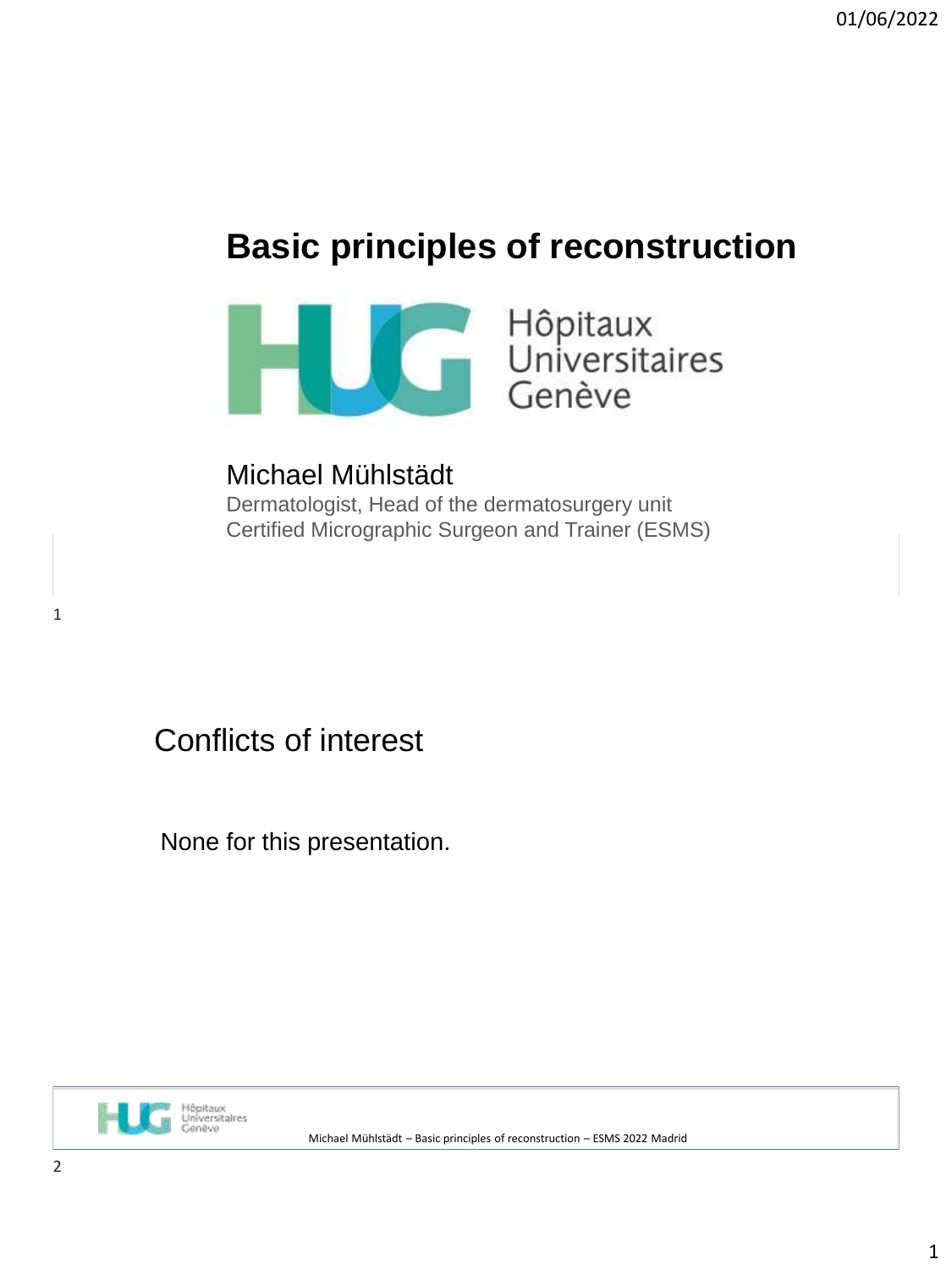After this presentation, you will have revised…

- cosmetic units
- relaxed skin tension lines
- the theory behind
	- direct closures
	- flaps
	- skin grafts
	- secondary intention healing



## Congratulations, you've just created a hole! (What now…?)





Michael Mühlstädt – Basic principles of reconstruction – ESMS 2022 Madrid https://www.scaryforkids.com/pics/hole-in-the-wall.jpg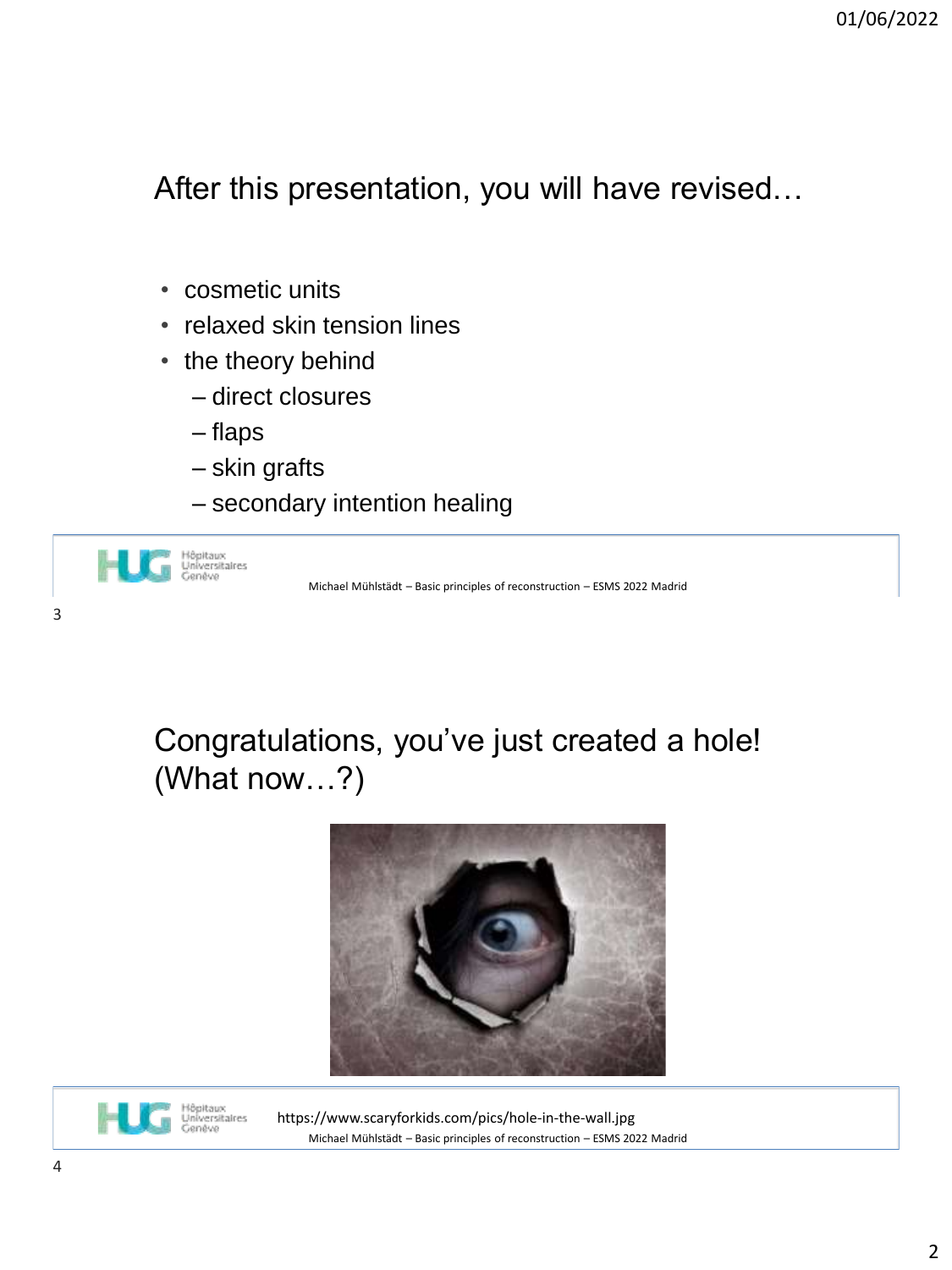#### Basic considerations





Michael Mühlstädt – Basic principles of reconstruction – ESMS 2022 Madrid

5

Cosmetic units





Michael Mühlstädt – Basic principles of reconstruction – ESMS 2022 Madrid http://clinicalgate.com/wp-content/uploads/2015/03/B9781416003168500065\_gr4.jpg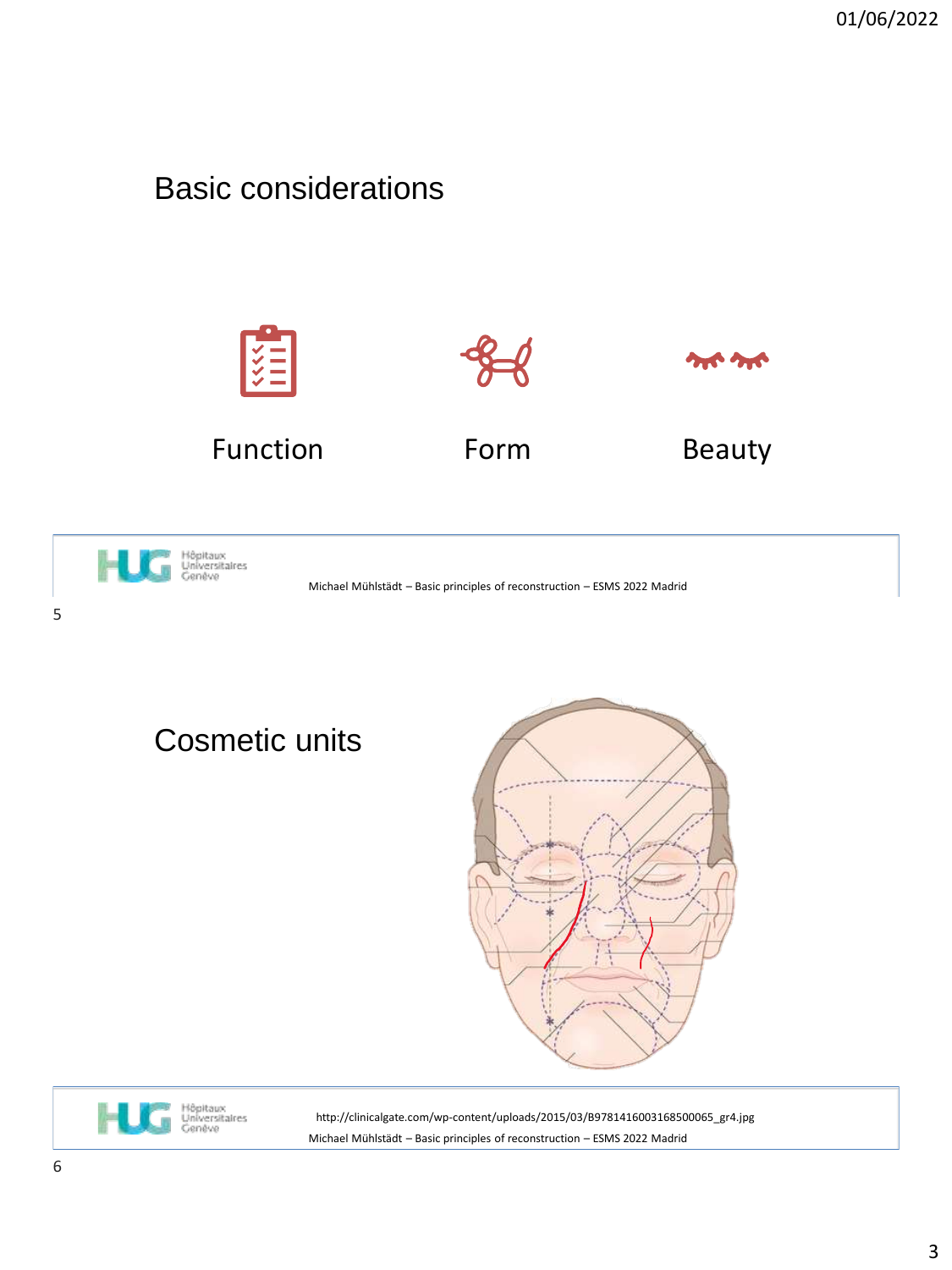



## Relaxed Skin Tension Lines (A. F. Borges and B. Konz, 1962)



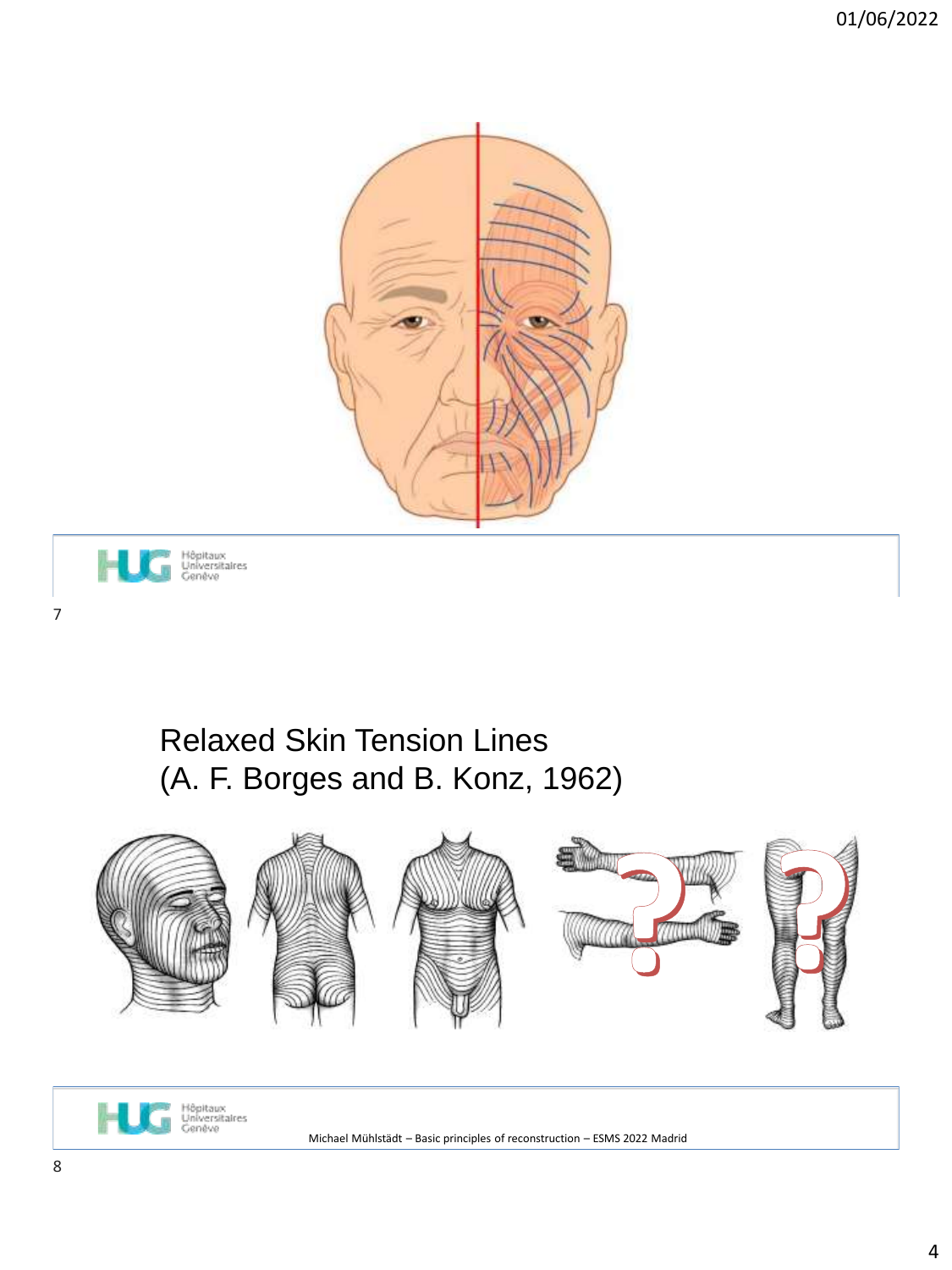## Test it yourself!





Michael Mühlstädt – Basic principles of reconstruction – ESMS 2022 Madrid

# Tissue supply

|                            | ⋗ | Can I just close it?  | Direct closure              |
|----------------------------|---|-----------------------|-----------------------------|
|                            |   | Use of adjacent skin? | Flap                        |
|                            |   | Use of distant skin?  | Graft                       |
|                            |   | Can I wait?           | Secondary intention healing |
| Höpitaux<br>Universitaires |   |                       |                             |

Michael Mühlstädt – Basic principles of reconstruction – ESMS 2022 Madrid

H.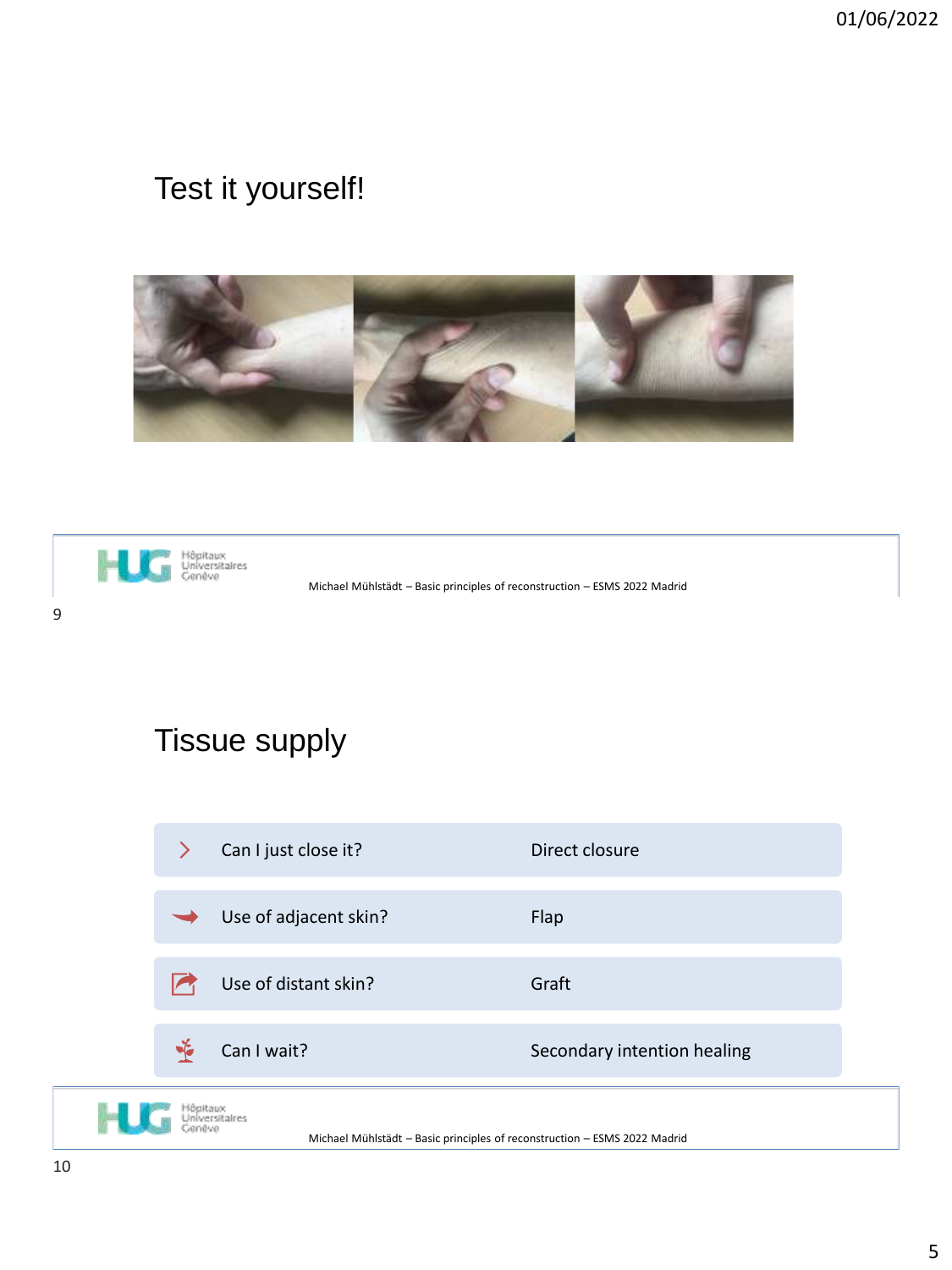## Direct closure – Dermatosurgery 101



h Hôpitaux<br>Universitaires<br>Genêve Michael Mühlstädt – Basic principles of reconstruction – ESMS 2022 Madrid

## 2:1 (or less) is also ok…



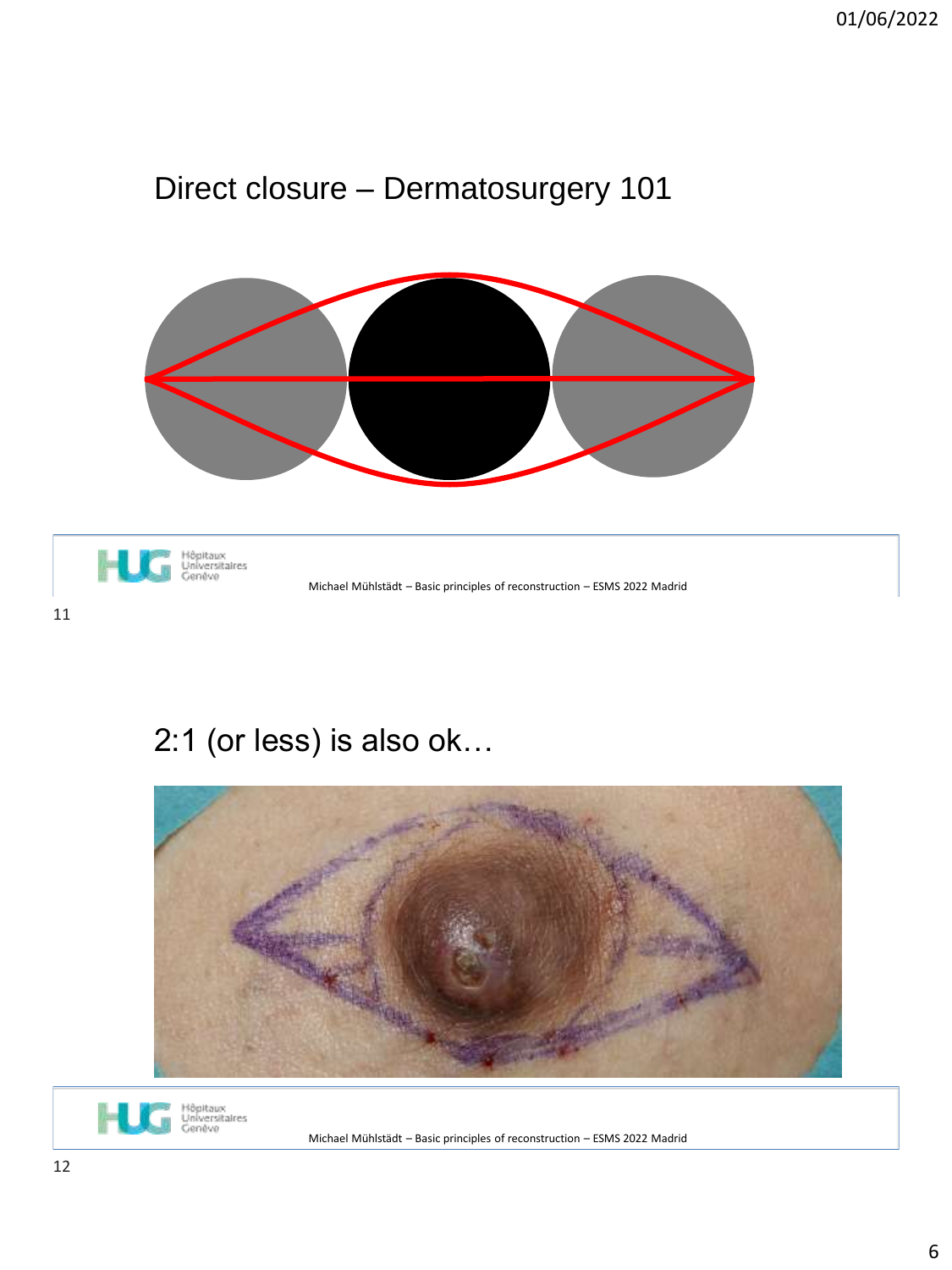#### Direct closure

#### Advantages

- Easy
- Fast
- Safe
- Uses similar skin
- Smallest possible scar (?)

**Disadvantages** 

- Limited skin supply
- Scars get long very quickly
- Creates tension



### Trust your subcutaneous sutures!



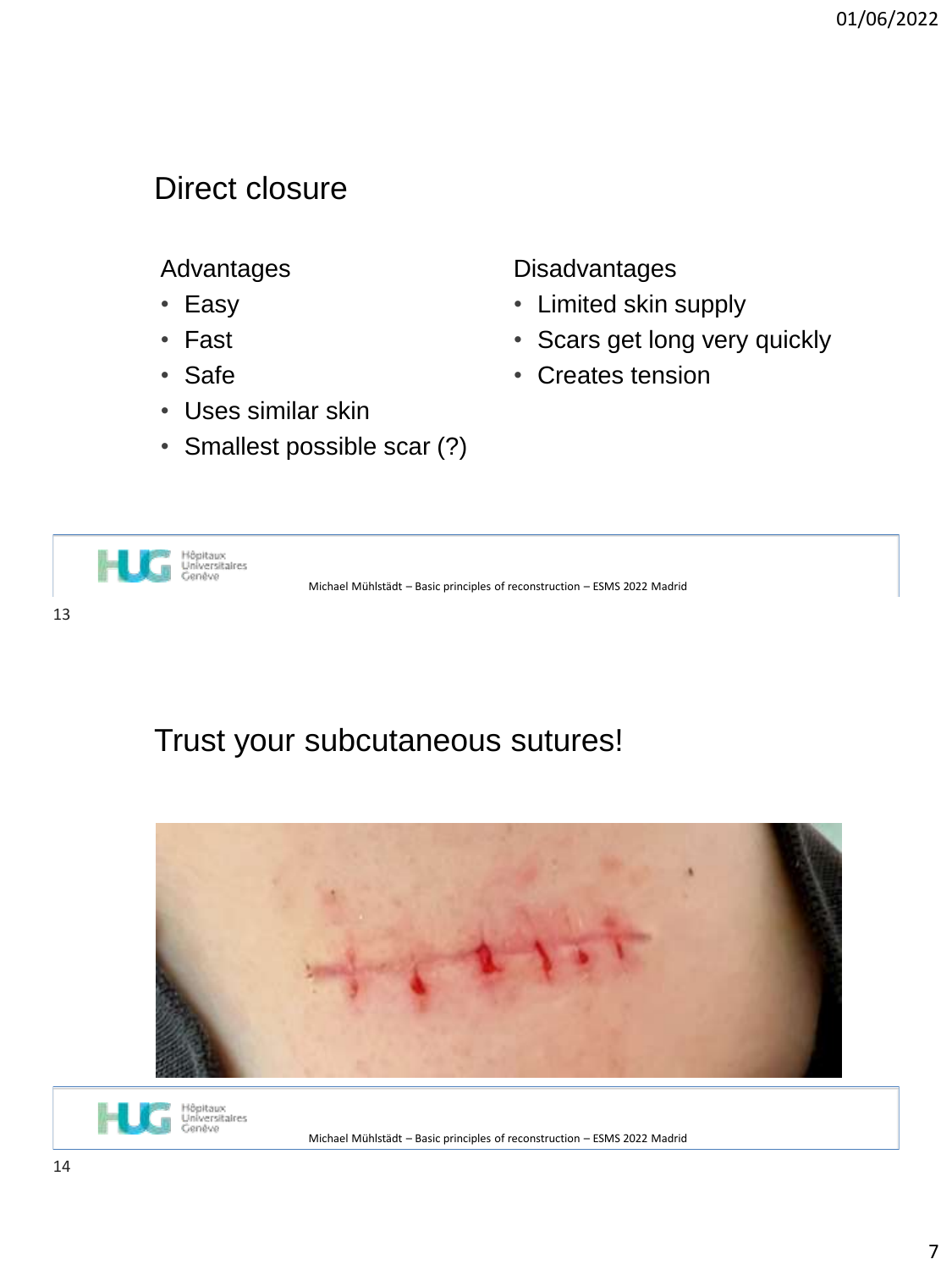### Flaps



#### Advancement 1°



Michael Mühlstädt – Basic principles of reconstruction – ESMS 2022 Madrid

## Burow's advancement flap



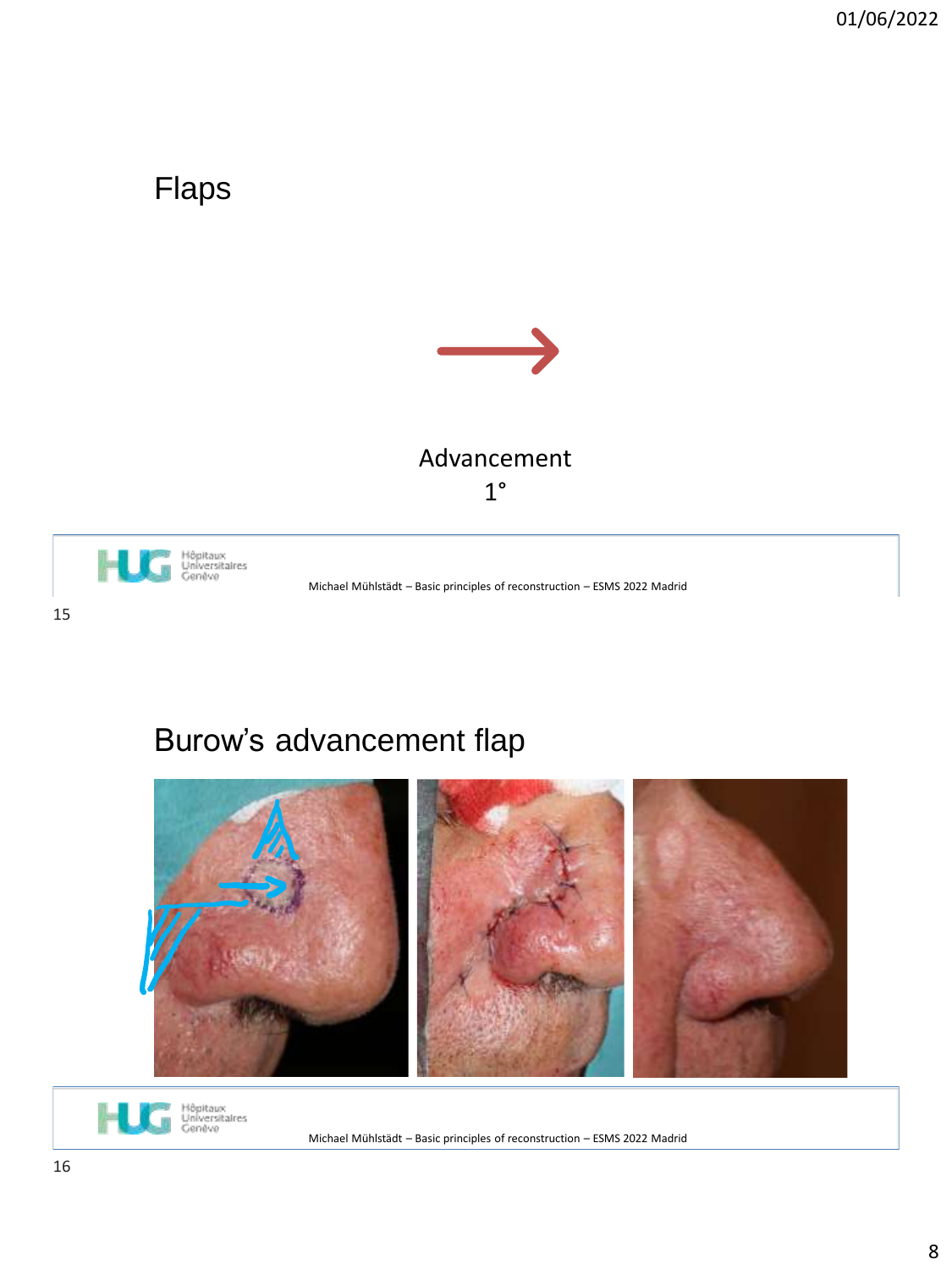

# Rotation flap



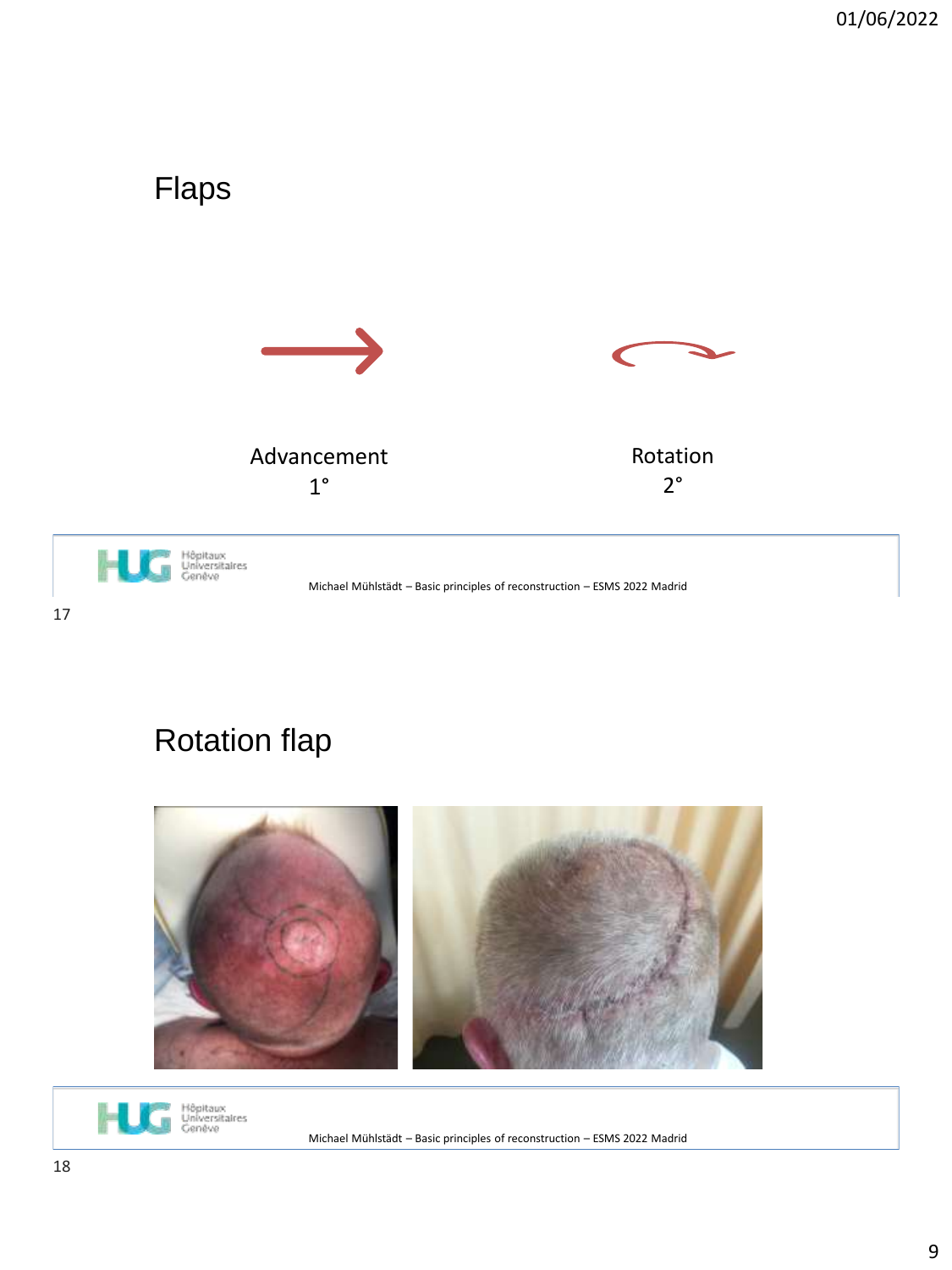

19



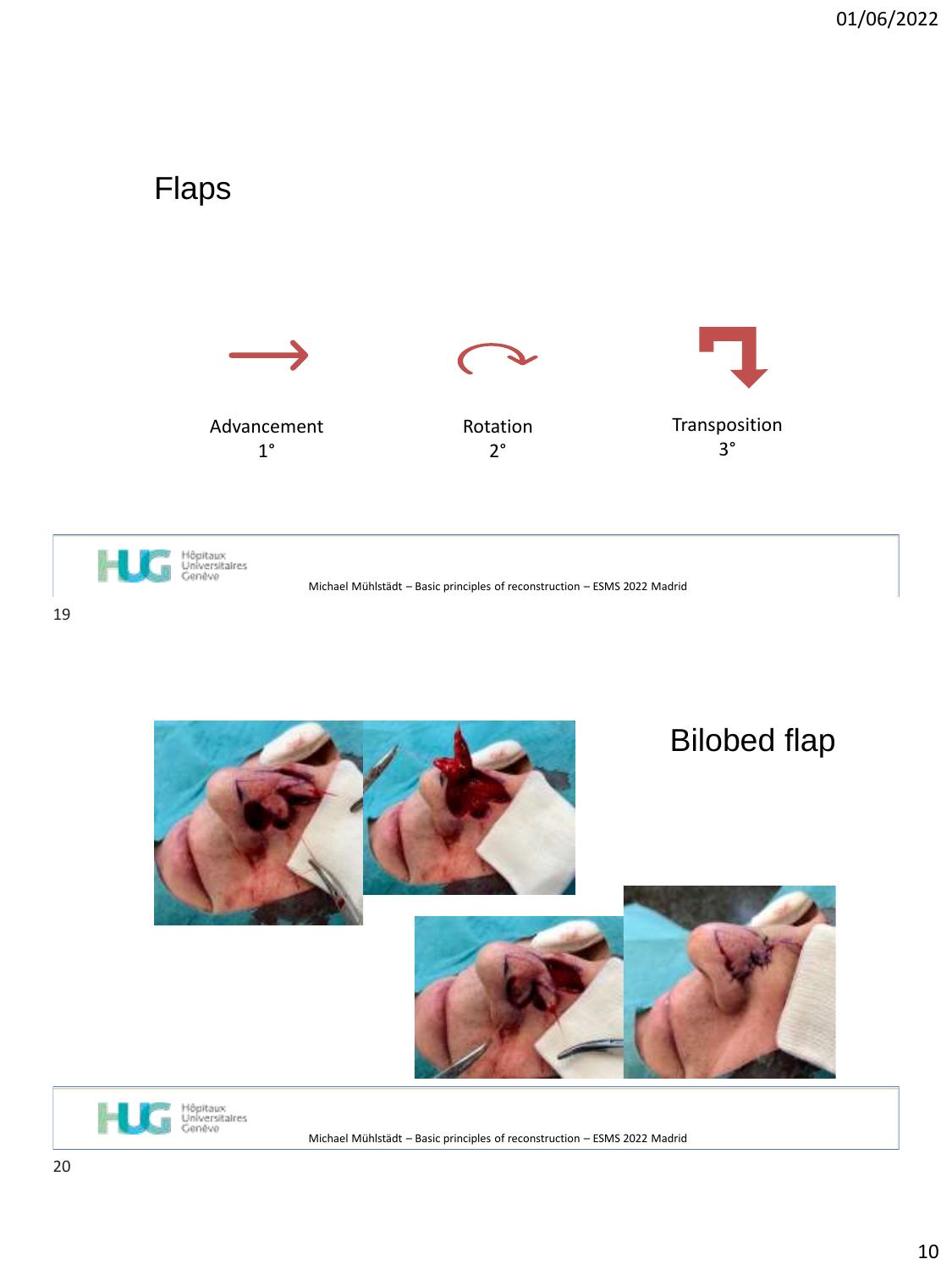#### Flaps

#### Advantages

- Uses similar surrounding skin
- Access to skin reservoirs
- Broken lines

#### Disadvantages

- Advanced level
- More complications (bleeding, infection, necrosis)
- Can block future reconstructions

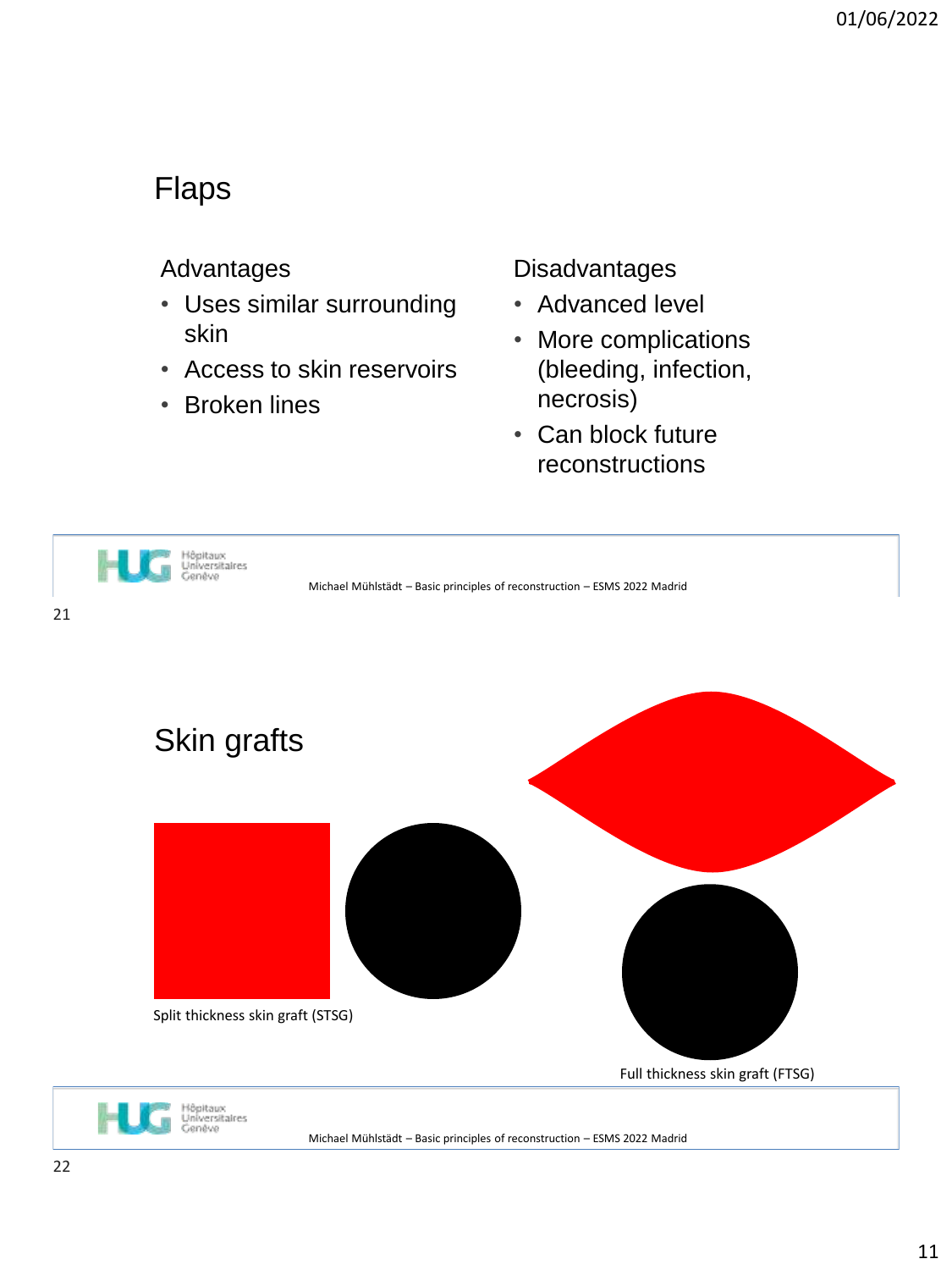## Full thickness skin graft





Michael Mühlstädt – Basic principles of reconstruction – ESMS 2022 Madrid

## Split thickness skin graft



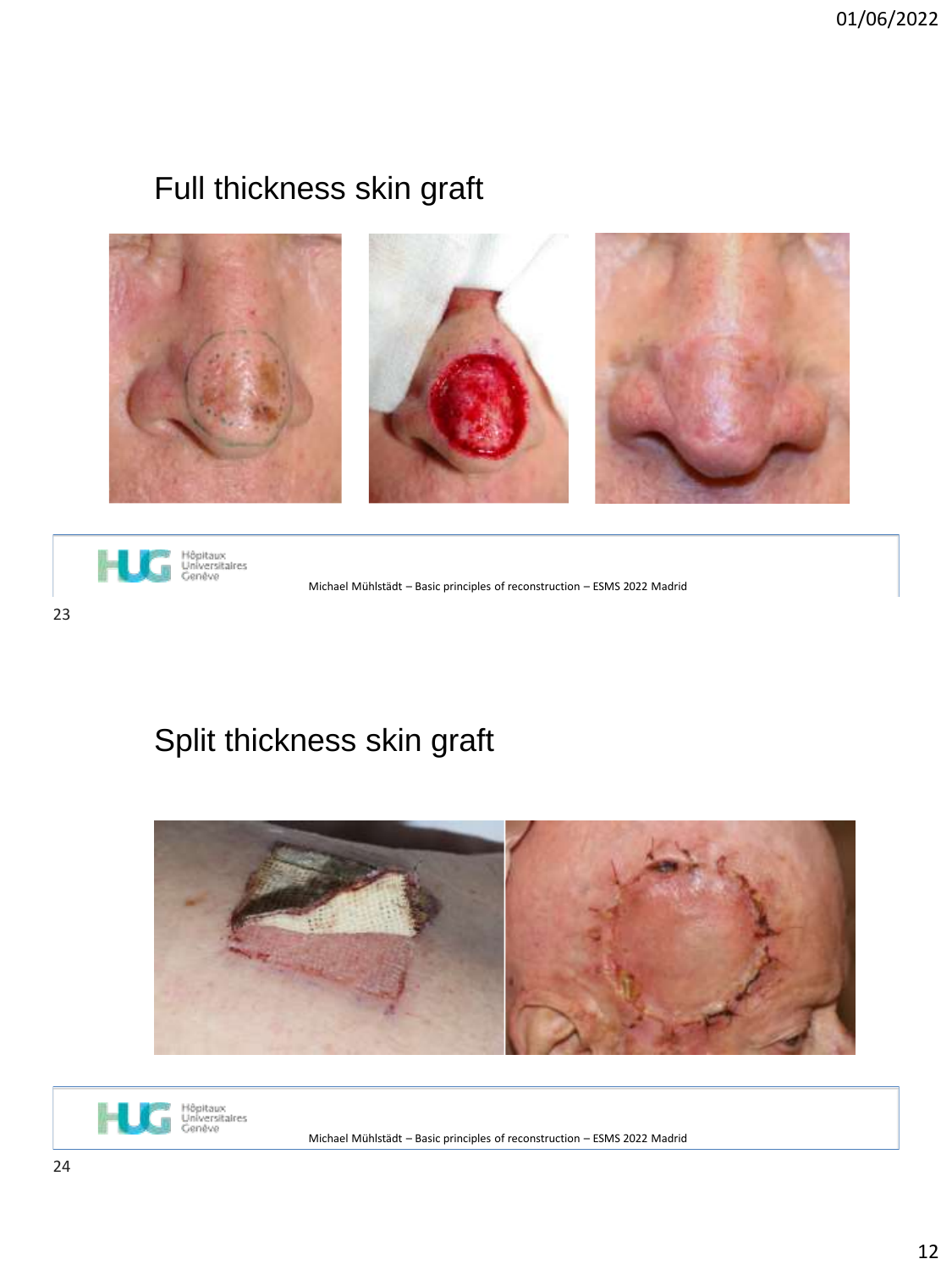### Skin grafts

#### Advantages

- Easy
- Fast (STSG)
- Readily applicable

Disadvantages

- Uses different skin (texture, colour)
- Second wound/suture
- Loss of adnexal structures
- Necrosis possible
- Shrinking
- Cosmetically not always pleasing



Michael Mühlstädt – Basic principles of reconstruction – ESMS 2022 Madrid

### Secondary intention healing



20 days later

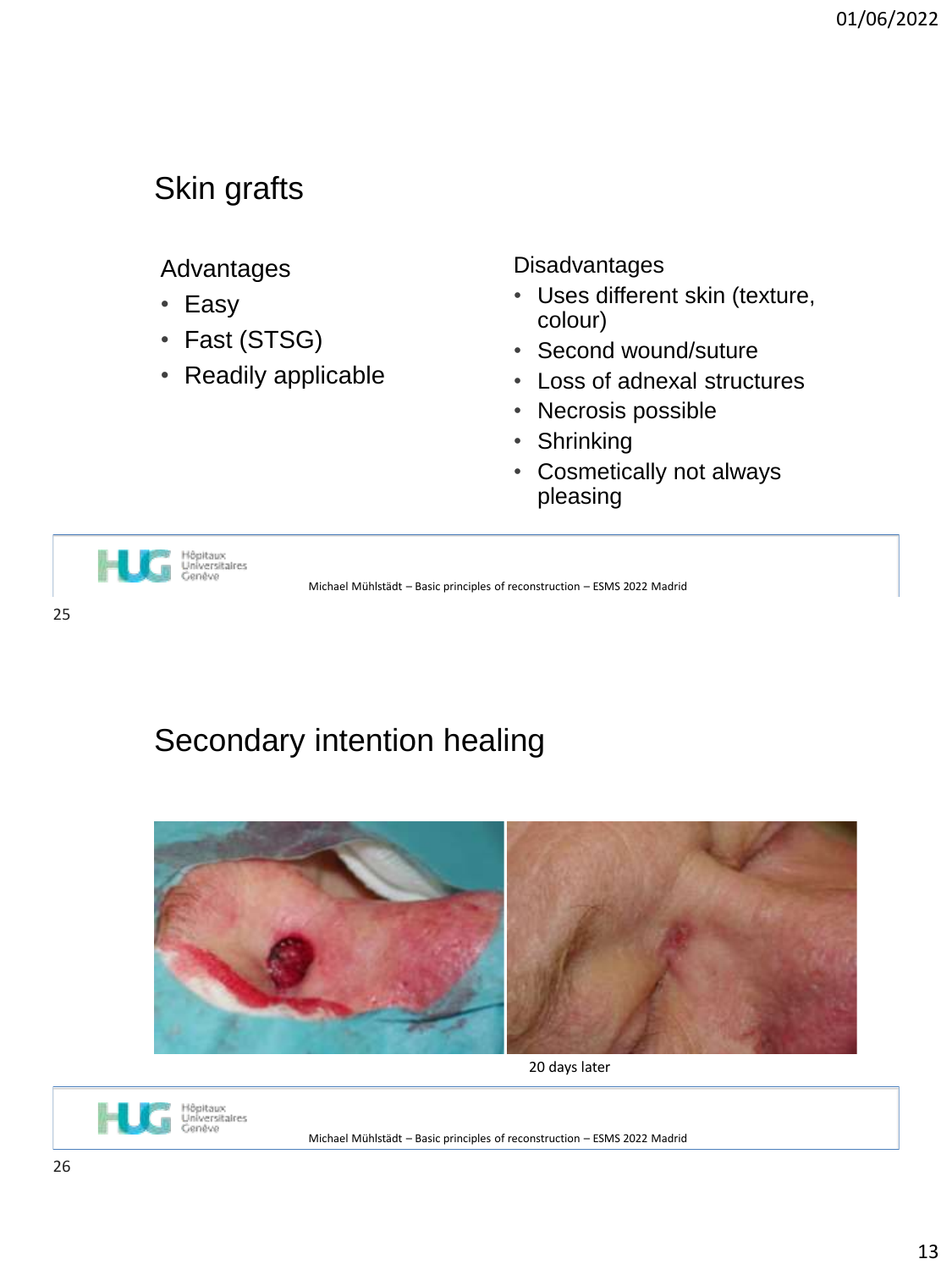### Secondary intention healing

#### Advantages

- Easiest (for the doctor)
- Minimal implication (of the doctor)

**Disadvantages** 

- Takes longer
- Sometimes cumbersome wound dressings
- Retraction
- Cosmetic outcome depends on location



Michael Mühlstädt – Basic principles of reconstruction – ESMS 2022 Madrid

27

### KISS Keep it short and simple!



- Do no harm!
- Do only what is necessary!
- Do not do it just because you can!
- Don't learn security by accident!
- Have a good team/network!
- Know thy limits!